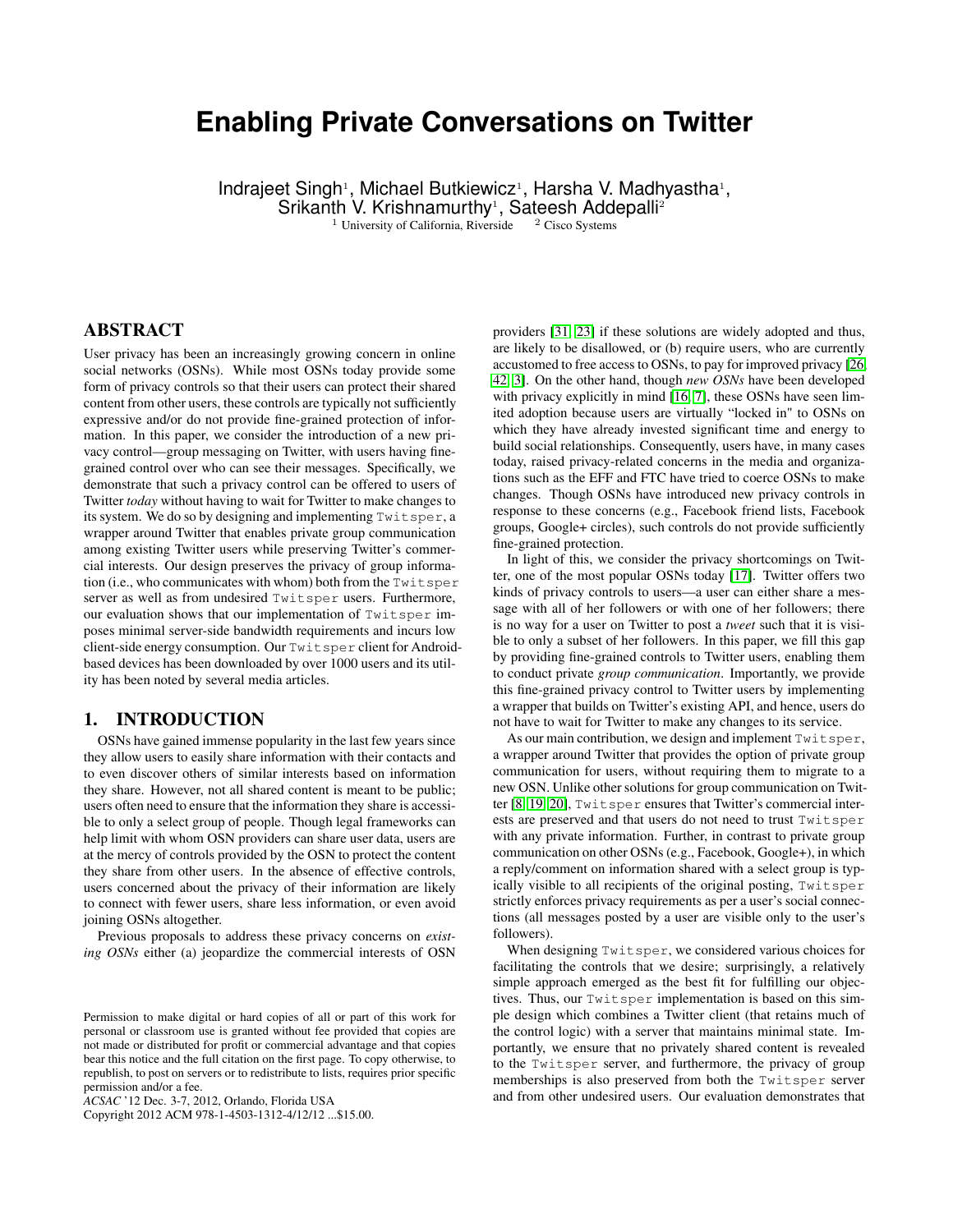this simple design does achieve the best trade-offs between several factors such as backward compatibility, availability, client-side energy consumption, and server-side resource requirements.

Overall, our implementation of Twitsper is proof that users can be empowered with fine-grained privacy controls on existing OSNs, without waiting for OSN providers to make changes to their platform. Our client-side implementation of Twitsper for Android phones has been downloaded by over 1000 users and several articles in the media have acknowledged its utility in improving privacy and reducing information overload on Twitter.

# 2. RELATED WORK

Characterizing privacy leakage in OSNs: Krishnamurthy and Willis characterize the information that users reveal on OSNs [\[34\]](#page-9-11) and how this information leaks [\[35\]](#page-9-12) to other entities on the web (such as social application providers and advertising agencies). Our thesis is that legal measures are necessary to ensure that OSN

providers do not leak user information to third-parties. However, it is not in the commercial interests of OSN providers to support systems that hide information from them. Therefore, we focus on enabling users to protect their information from other *undesired* users, rather than from OSN providers.

Privacy controls offered by OSNs: Google+ and Facebook permit any user to share content with a *circle* or *friend list* comprising a subset of the user's friends. However, anyone who comments on the shared content has no control; the comment will be visible to all those with whom the original content was shared. Even worse, on Facebook, if Alice comments on a friend Bob's post, Bob's post becomes visible to Alice's friend Charlie even if Bob had originally not shared the post with Charlie. Facebook also enables users to form groups; any information shared with a group is not visible to users outside the group. However, a member of the group has to necessarily share content with all other members of a group, even if some of them are not her friends. Twitter, on the other hand, enables any user to restrict sharing of her messages either to only all of her followers (by setting her account to *private* mode) or to exactly one of her followers (by means of a *Direct Message*), but not to a proper subset. We extend Twitter's privacy model to permit private *group communication*, ensuring that the privacy of a user's reply to a message shared with a group is in keeping with the user's social connections.

Distributed social networks: Several proposals to improve user privacy on OSNs have focused on de-centralizing OSNs (e.g., Visa-Vis [\[42\]](#page-9-3), Confidant [\[37\]](#page-9-13), DECENT [\[33\]](#page-9-14), Polaris [\[45\]](#page-9-15), and Peer-SoN [\[26\]](#page-9-2)). These systems require a user to store her data in the cloud or on her own or her friends' personal devices, thus removing the need for the user to trust a central OSN provider. However, users have put in tremendous effort in building their social connections on today's OSNs [\[4,](#page-9-16) [17\]](#page-9-7), and rebuilding these connections on a new OSN is not easy. Thus, unlike these prior efforts, we build a backward-compatible privacy wrapper on Twitter.

Improving privacy in existing OSNs: With Lockr [\[44\]](#page-9-17), the OSN hosting a user's content is unaware of with whom a user is sharing content; Lockr instead manages content sharing. Other systems allow users to share encrypted content, either by posting the encrypted content directly on OSNs [\[31,](#page-9-0) [23,](#page-9-1) [24\]](#page-9-18) or via out-of-band servers [\[13\]](#page-9-19). Users can share the decryption keys with a select subset of their connections (friends). Hummingbird [\[28\]](#page-9-20) is a variant of Twitter in which the OSN supports the posting of encrypted content in such a manner that preserves user privacy. Narayanan et al. [\[39\]](#page-9-21) ensure users can keep the location information that they divulge on OSNs private via private proximity testing. All of these techniques either prevent OSN providers from interpreting user content,

<span id="page-1-1"></span>

| Category                   |    |
|----------------------------|----|
| Consider privacy a concern | 77 |
| Would like to control who  | 70 |
| sees information they post |    |
| Declined follower requests | 50 |
| owing to privacy concerns  |    |

Table 1: Results of survey about privacy shortcomings on Twitter.

or hide users' social connections from OSNs. Since neither is in the commercial interests of OSN providers, these solutions are not sustainable if widely adopted. In contrast, we respect the interests of OSN providers while exporting privacy controls to users.

Group communication: Like Twitsper, listserv [\[30\]](#page-9-22) enables communication between groups of users. However, unlike with Twitsper, group communications on listserv lack a social structure and listserv was never designed with privacy in mind. Prior implementations of group messaging on Twitter, such as Twitter Groups [\[20\]](#page-9-10), GroupTweet [\[8\]](#page-9-8), and Tweetworks [\[19\]](#page-9-9), have either not focused on privacy—they require users to trust them with their private information—or require users to join groups outside their existing social relationships on Twitter. Similar to Twitsper, a recent workshop paper [\[43\]](#page-9-23) advocated the use of a wrapper that offers private group communication on Twitter, but unlike Twitsper, they ignored the leakage of private information, such as the sizes of conversation groups, to the server maintained by the wrapper.

# 3. MOTIVATING USER SURVEY

While privacy concerns with OSNs have received significant coverage [\[34,](#page-9-11) [35\]](#page-9-12), the media has mostly focused on leakage of user information on OSNs to third-parties such as application providers and advertising agencies. Our motivation is the need for a more basic version of privacy on OSNs—protecting content shared by a user from other users on the OSN, which has began to receive some attention [\[11\]](#page-9-24).

To gauge the perceived need amongst users for this form of privacy, we conducted an IRB approved user study across 78 users of Twitter<sup>[1](#page-1-0)</sup>. Our survey questioned the participants about the need they see for privacy on Twitter, the measures they have taken to protect their privacy, and the controls they would like to see introduced to improve privacy. Table [1](#page-1-1) summarizes the survey results. More than three-fourths of the survey participants are concerned about the privacy of the information they post on Twitter, and an almost equal fraction would like to have better control over who sees their content. Further, rather tellingly, half the survey takers have at least once rejected requests to connect on Twitter in order to protect their privacy. These numbers motivate the necessity of enabling users on Twitter to privately exchange messages with a subset of their followers, specifically allowing them to choose which subset to share a message with on a per-message basis.

# 4. DESIGN OBJECTIVES

Given the need for enabling private group messaging on Twitter, we next design Twitsper to provide fine-grained privacy controls to Twitter users. Our over-arching objective in developing Twitsper is to offer these controls to users without having to wait for Twitter to make any changes to their service. Our design for Twitsper is guided by three primary goals.

*Backward compatible:* Rather than developing a new OSN designed with better user controls in mind (e.g., proposals for distributed OSNs [\[42,](#page-9-3) [26,](#page-9-2) [3\]](#page-9-4)), we want our solution to be compatible with Twitter. This goal stems from the fact that Twitter already has

<span id="page-1-0"></span><sup>&</sup>lt;sup>1</sup>Participant details removed for anonymity reasons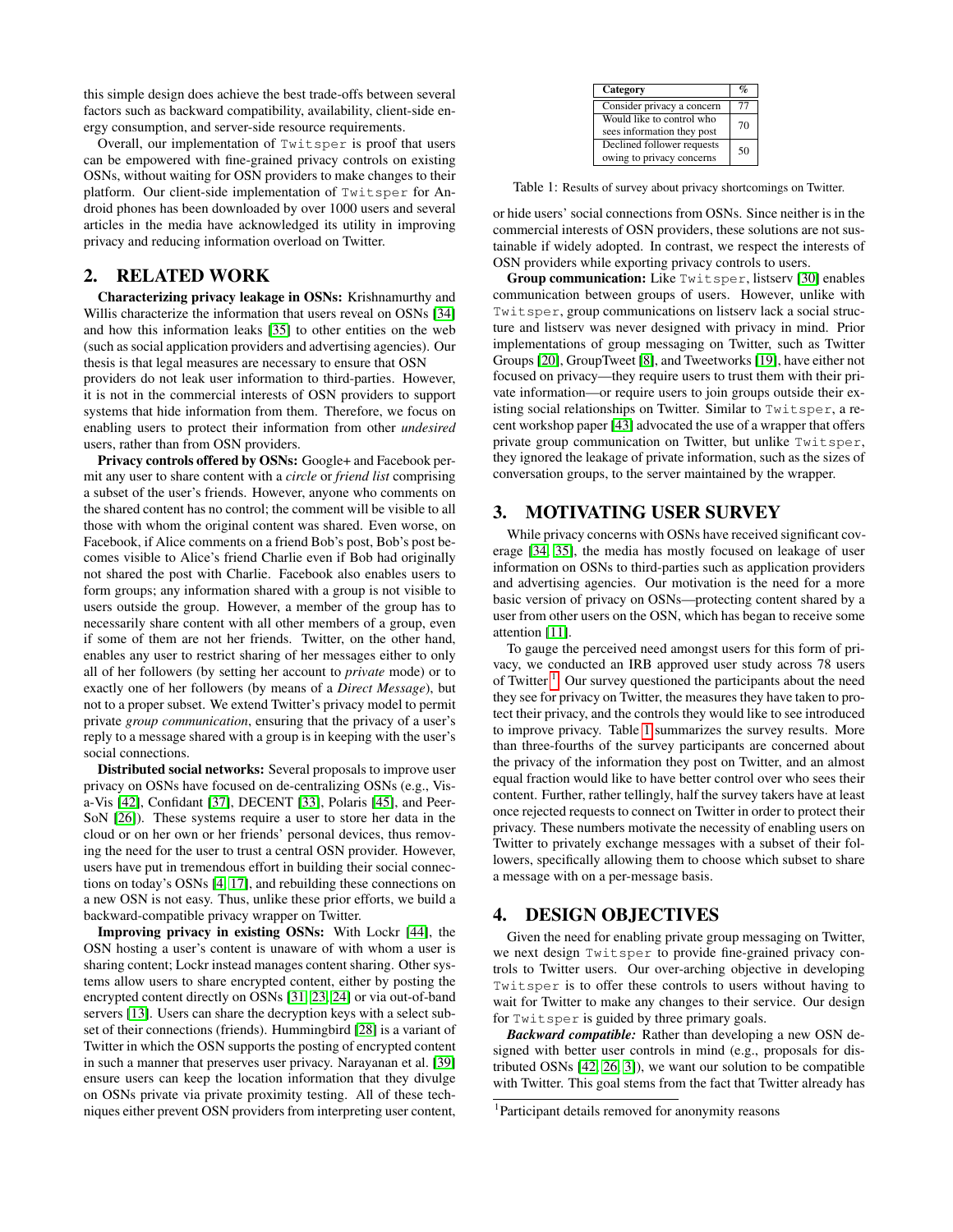<span id="page-2-0"></span>

| Proposal                                                | <b>Backward</b><br>Compatible | <b>Preserves</b><br><b>Commercial</b><br><b>Interests</b> | <b>No Added</b><br><b>Trust</b><br><b>Required</b> |
|---------------------------------------------------------|-------------------------------|-----------------------------------------------------------|----------------------------------------------------|
| Distributed OSNs                                        |                               |                                                           |                                                    |
| Encryption                                              |                               |                                                           |                                                    |
| Separating content providers<br>from social connections |                               |                                                           |                                                    |
| Existing systems for group<br>messaging on Twitter      |                               |                                                           |                                                    |
| Twitsper                                                |                               |                                                           |                                                    |

Table 2: Comparison of Twitsper with previous proposals for improving user privacy on OSNs.

an extremely large user base—over 100 million active users [\[21\]](#page-9-25). Since the value of a network grows quadratically with the growth in the number of users on it (the network effect [\[36\]](#page-9-26)), Twitter users have huge value locked in to the service. To extract equal value from an alternate social network, users will not only need to re-add all of their social connections, but will further require all of their social contacts to also shift to the new service. Therefore, we seek to provide better privacy controls to users by developing a wrapper around Twitter, eliminating the burden on users of migrating to a new OSN and thus maximizing the chances of widespread adoption of Twitsper.

*Preserves commercial interests:* A key requirement for Twitsper is that it should not be detrimental to the commercial interests of Twitter. For example, though a user can exchange encrypted messages on Twitter to ensure that she shares her content only with those with whom she shares the encryption keys, this prevents Twitter from interpreting the content hosted on its service. Since Twitter is a commercial for-profit entity and offers its service for free, it is essential that Twitter be able to interpret content shared by its users. Twitter needs this information for several purposes: to show users relevant advertisements, to recommend applications of interest to the user, and to suggest others of similar interest with whom the user can connect. Though revealing user-contributed content to Twitter opens the possibility of this data leaking to thirdparties (either with or without the knowledge of the provider), user content can be insured against such leakage via legal frameworks (e.g., enforcement of privacy policies [\[22\]](#page-9-27)) or via information flow control [\[46\]](#page-9-28). On the other hand, protecting a user's content from other users requires enabling the user with better controls—our focus in building Twitsper.

*No added trust:* In attempting to give users better controls without waiting for Twitter to change, we want to ensure that users do not have another entity to trust in Twitsper; users already have to trust Twitter with their information. Increasing the number of entities that users need to trust is likely to deter adoption since users would fear the potentially greater opportunity for their information to leak to third-parties. Therefore, we seek to ensure that users do not need to share with Twitsper's servers any information they want to protect, such as their content or their login credentials. Tools such as TaintDroid [\[29\]](#page-9-29) can be used to verify that Twitsper's client application does not leak such information to Twitsper's servers. We design Twitsper for the setting where Twitsper's servers are not malicious by nature, but are inquisitive listeners; this attacker model is similar to that used in prior work (e.g., [\[40\]](#page-9-30)).

Table [2](#page-2-0) compares our proposal with previous solutions for improving user privacy on OSNs. Unlike proposals for distributed OSNs, Twitsper enables users to reuse their social connections on Twitter, and unlike calls for exchange of encrypted content, we respect Twitter's commercial interests. Moreover, we introduce user controls via Twitsper without adding another entity for users to trust, unlike proposals such as Lockr [\[44\]](#page-9-17), which call

<span id="page-2-1"></span>

| <b>API</b> call          | <b>Function</b>                 |  |  |  |  |
|--------------------------|---------------------------------|--|--|--|--|
| PrivSend(msg, group)     | Send <i>msg</i> to all          |  |  |  |  |
|                          | users specified in <i>group</i> |  |  |  |  |
| isPriv?(msg)             | Determine if msg                |  |  |  |  |
|                          | is a private message            |  |  |  |  |
|                          | Send <i>msg</i> to all          |  |  |  |  |
| PrivReply(msg, orig_msg) | of the user's followers         |  |  |  |  |
|                          | who received orig msg           |  |  |  |  |

Table 3: Twitsper's API beyond normal Twitter functionality.

for the separation of social connections from content providers. Lastly, in contrast to prior implementations of group messaging on Twitter such as GroupTweet [\[8\]](#page-9-8), Tweetworks [\[19\]](#page-9-9), and Twitter Groups [\[20\]](#page-9-10), we ensure that Twitter is privy to private conversations but Twitsper is not.

### 5. Twitsper DESIGN

Next, we present an overview of Twitsper's design. We consider various architectural alternatives and discuss the pros and cons with each. Our design objectives guide the choice of the architecture that presents the best trade-offs. As mentioned earlier, surprisingly, a fairly simple approach seems to yield the best tradeoff and is thus, used as the basic building block in Twitsper.

Basic definitions: First, we define a few terms related to Twitter and briefly explain the Twitter ecosphere.

- *Tweet*: A tweet is the basic mode of communication on Twitter. When a user posts a tweet, that message is posted on the user's Twitter page (i.e., http://twitter.com/username), and is seen on the timeline of everyone following the user.
- *Direct Message*: A direct message is a one-to-one private tweet from one user to a specific second user, and is possible only if the latter follows the former.
- @ *Reply*: A user can use a @*reply* message to reply to another user's tweet; this message will also appear on the timeline of anyone following both users.
- *Twitter page*: Every user's Twitter page(http://twitter.com/username) contains all tweets and @*reply* messages posted by the user. By default, this page is visible to anyone, even those not registered on Twitter. If a user sets her Twitter account to be private, all messages on her page are visible to any of the users following her account.
- *Timeline*: A user's timeline is the aggregation of all tweets, direct messages, and @*reply* messages (sorted in chronological order) visible to that user. In addition to her timeline, note that a user can view *any* tweet or @*reply* message posted by any user that she follows by visiting that user's Twitter page.
- *List*: Twitter allows every user to create lists—groups of Twitter users selected by the user. Lists can either be public and world viewable, or private and viewable to the user alone.
- *Whisper*: Twitsper's private messaging primitive to allow a user to contact any subset of followers

Twitter associates every tweet, Direct Message, user, and list with a unique ID.

Interface: Our primary goal is to extend Twitter's privacy model. In addition to sharing messages with all followers (tweet) or precisely one follower (Direct Message), we seek to enable users to privately share messages with a non-empty proper subset of their followers. To do so, we extend Twitter's API with the additional functionality shown in Table [3.](#page-2-1) We present the algorithmic representations of these API calls later.

First, the *PrivSend* API call allows users to post *private* messages that can be seen by one or more members in the user's network,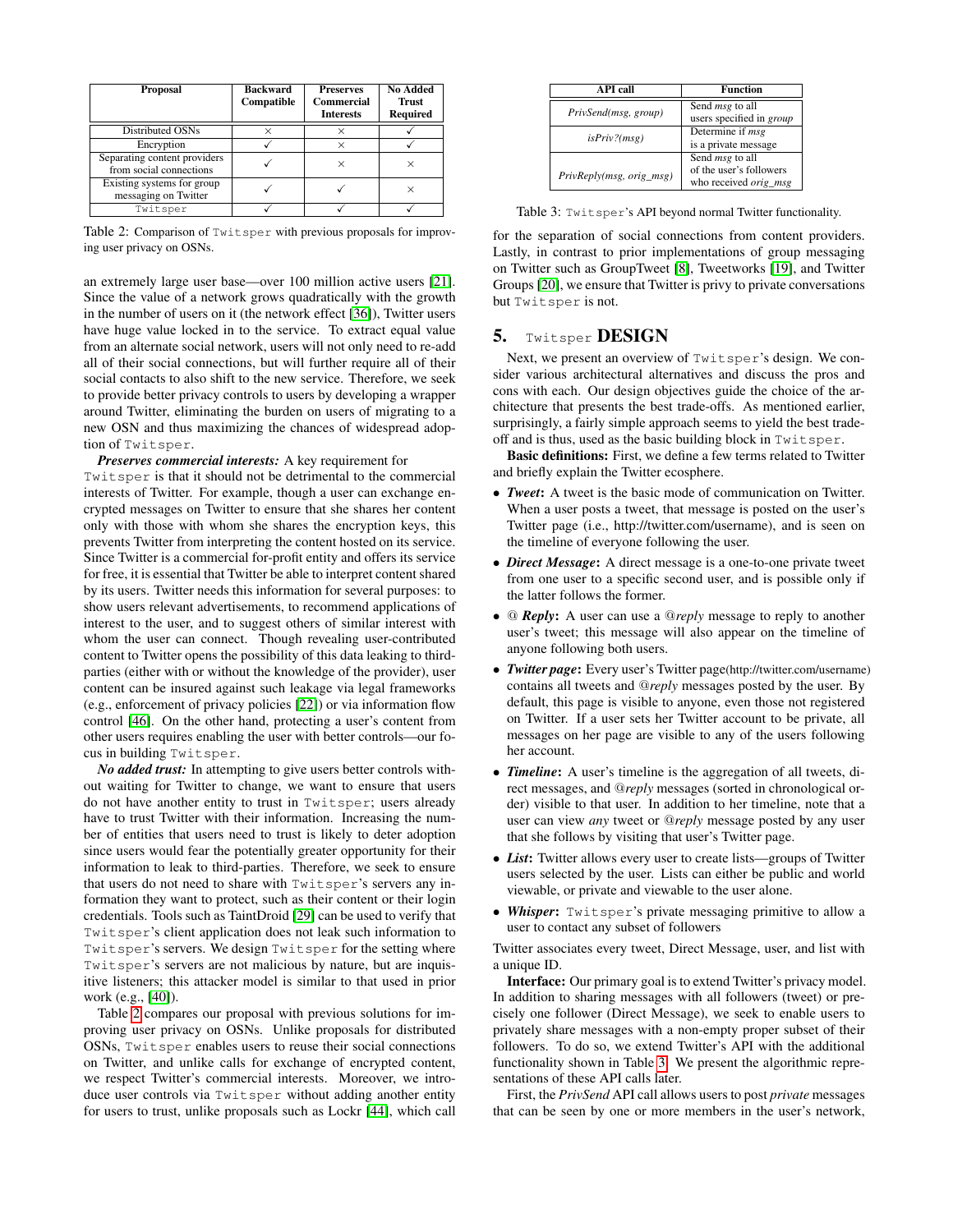who are *specifically* chosen to be the recipients of such a message. However, simply enabling a message to be shared with a group of users is insufficient. To enable richer communication, it is necessary that the recipients of a message (shared with a group) be able to reply back to the group. In the case of discussions that need not be kept private, a user may choose to make her reply public so that others with similar interests can discover her. However, when Nina responds to a private message from Jack, it is unlikely that Nina will wish to share her reply with all the original target recipients of Jack's message since many of them may be "unconnected" to her. Nina will likely choose to instead restrict the visibility of her reply to those among the recipients of the original message whom she has approved as her followers. Therefore, the *PrivReply* API call enables replies to private messages, while preserving social connections currently established on Twitter via follower-followee relationships. Finally, the *isPriv?* API call is necessary to determine if a received message is one to which a user can reply with *PrivReply*. Hereafter, we refer to the messages exchanged with the *PrivSend* and *PrivReply* calls as whispers.

It is important to note that, since our goal is to build a wrapper around Twitter, rather than build a new OSN with these privacy controls, this extended API has to build upon Twitter's existing API for exchanging messages. Though Twitter's API may evolve over time, we rely here on simple API calls—to post a tweet to all followers and to post a Direct Message to a particular follower—that are unlikely to be pruned from Twitter's API. Also note that, in some cases, multiple rounds of replies to private messages can result in the lack of context for some messages for some recipients, since all recipients of the original whisper may not be connected with each other. In the trade-off between privacy and ensuring context, we choose the former in designing Twitsper.

Architectural choices: Next, we discuss various architectural possibilities that we considered for Twitsper's design, to support the interface described above. While it may be easy for Twitter to extend their interface to support private group messaging, we note that Twitter has not yet done so in spite of the need for this amongst its users. Therefore, our focus is in designing Twitsper to offer this privacy control to users without having to wait for Twitter to make any changes.

*Using a supporting server:* The simplest architecture that one can consider for Twitsper is to have clients send a whisper to a group of users (represented by a list on Twitter) by sending a Direct Message to each of those users. To enable replies, when a client sends a whisper, it can send to the supporting server the identifiers of the Direct Messages and the ID of the Twitter list which contains the recipients. Thus, a user can query this supporting server to check if a received Direct Message corresponds to a whisper and to obtain the ID of the associated Twitter list. When the user chooses to reply to a whisper, the user's client can retrieve the Twitter list containing the recipients of the original whisper, locally compute the intersection between those recipients and the user's followers, and then send Direct Messages to all those in the intersection.

If the supporting server is unavailable, users can continue to use Twitter as before, except that the metadata necessary to execute the *isPriv?* and *PrivReply* API calls cannot be retrieved from the server. However, the client software can be modified to allow a recipient to obtain relevant mappings (ID of the list of recipients of a whisper) from the original sender. Another option is to have the client embed the ID of the list associated with a whisper in every Direct Message sent out as part of a whisper. However, given Twitter's 140 character limit per Direct Message, this can be a significant imposition, reducing the permissible length of the message content.

This design places much of the onus on the client and may result in significant energy consumption for the typical use case of Twitter access from smartphones. On the flip side, in this architecture, the content posted by a user is not exposed to the supporting server, i.e., privacy of user content from Twitsper's server is preserved. The server is simply a facilitator of group communications across a private group and only maintains metadata related to whispers (we discuss later in Section [6](#page-4-0) how we protect the privacy of this metadata as well from the supporting server). Further, Twitter is able to see users' postings and thus its commercial interests are protected. We note that the alternative of the client sending messages to the supporting server for retransmission to the recipients is not an option, since this would require users to trust the supporting server with the content of their messages.

This design however does have some shortcomings. Twitter lacks sufficient context to recognize that the set of Direct Messages shared to send a whisper constitute a single message rather than a local trending topic. Similarly, Twitter cannot link replies with the original message, since all of this state is now maintained at the supporting server.

*Posting encrypted content:* To address the shortcoming in the previous architecture of being unable to link replies to the original whispers, in our next candidate architecture, we consider clients posting a whisper just as they would a public message (tweet) but encrypt it with a group key which is only shared with a select group of users (who are the intended recipients of the message). This reduces the privacy problem to a key exchange problem for group communications. An out-of-band key exchange is possible.

However, since only intended recipients can decrypt a tweet, Twitter's commercial interests are compromised. Furthermore, filtering of encrypted postings not intended for them is necessary at the recipient's side; if not, a user's Twitter client will display indecipherable noise from these postings. In other words, the approach is not backward compatible with Twitter. Note here that if these issues are resolved, e.g., by sharing encryption keys with Twitter, encryption can be used with any of the other architectural choices considered here to enhance privacy.

*Using community pages to support anonymity:* Alternatively, one may try to achieve anonymity and privacy by obfuscation. Clients post tweets to a obfuscation server, which in turn re-posts messages on behalf of users to a common "community" account on Twitter. Except for the server, no one else is aware of which message maps to which user. When a user queries the obfuscation server for her timeline, the server returns a timeline that consists of messages from her original timeline augmented with messages meant for that user from the "community" page. The obfuscation prevents the exposure of private messages to undesired users. Since the "community" page is hosted on Twitter, the shortcoming of the encryption-based architecture is readily addressed—Twitter has access to all information unlike in the case of encryption. An approach similar to this was explored in [\[41\]](#page-9-31).

However, this architecture has several drawbacks. First, Twitter cannot associate messages with specific users; this precludes Twitter from profiling users for targeted advertisements and such. Second, all users need to trust the obfuscation server with the contents of their messages. Finally, since the architecture is likely to heavily load the server (due to the scale), the viability of the design in practice becomes questionable. When the server is unavailable, no private messages can be sent or received.

*Using dual accounts:* In our last candidate architecture, every user maintains two accounts. The first is the user's existing account, and a second private account (with no followers or followees) is used for sending whispers. When Alice wishes to send a whisper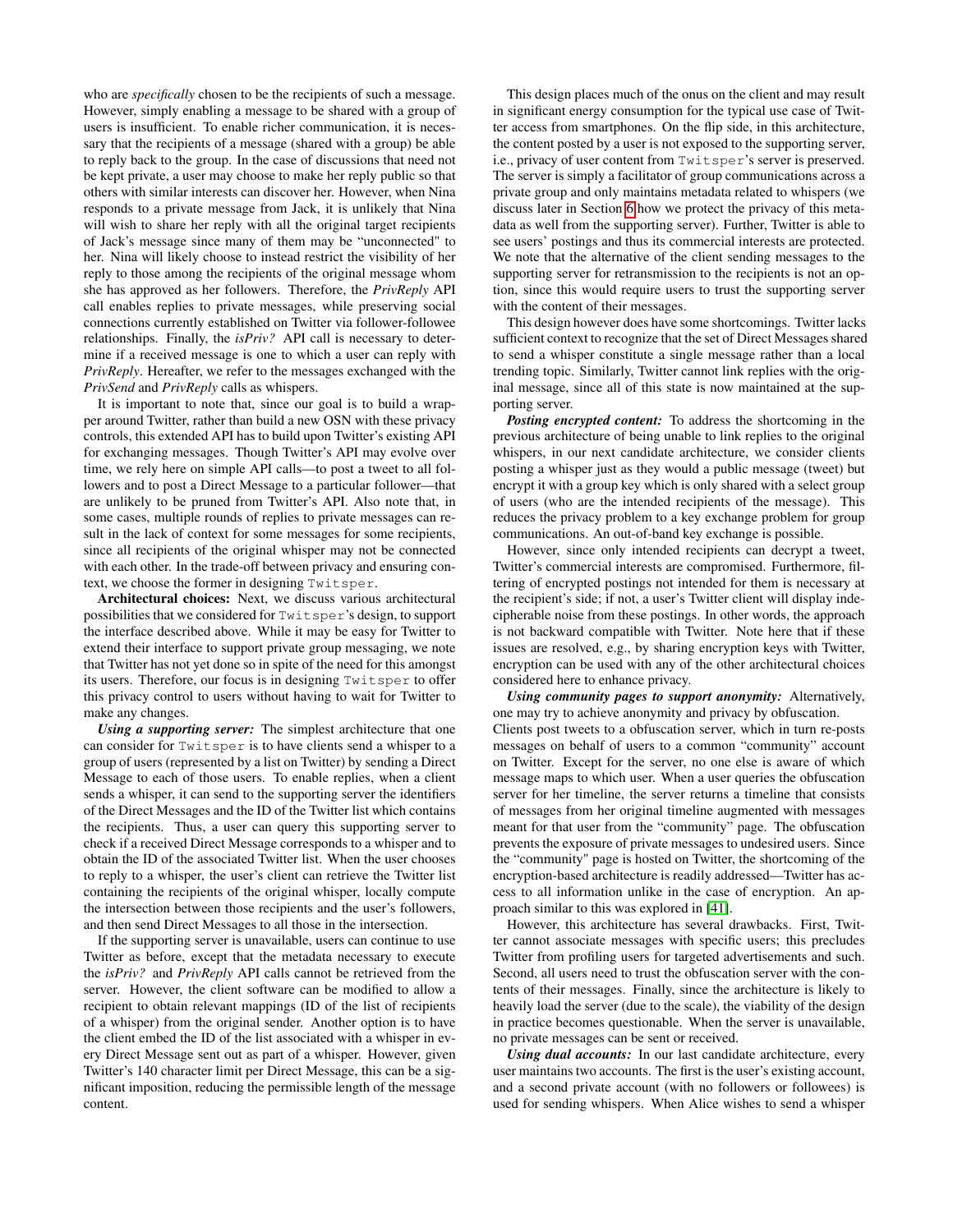<span id="page-4-1"></span>

| Design                                | Twitter's<br>interests<br>preserved | Easily<br>N <sub>0</sub><br>added<br>scales<br>trust |          | <b>Same</b><br>text<br>size | <b>Always</b><br>avai-<br>lable | Linkable<br>to orig<br>message |  |
|---------------------------------------|-------------------------------------|------------------------------------------------------|----------|-----------------------------|---------------------------------|--------------------------------|--|
| Supporting server                     |                                     |                                                      |          |                             |                                 |                                |  |
| <b>Embed</b> lists                    |                                     |                                                      |          | $\times$                    |                                 |                                |  |
| Encryption                            | $\times$                            |                                                      |          |                             | $\times$                        |                                |  |
| Community pages                       | $\times$                            | $\times$                                             | $\times$ |                             | $\times$                        |                                |  |
| Dual accounts<br>(No longer possible) | $\times$                            |                                                      |          |                             |                                 |                                |  |

Figure 1: Comparison of architectural choices.

to Bob and Charlie, she posts an @*reply* message from her private account to Bob's and Charlie's private accounts. Since Alice's private account has no followers, these @*reply* messages are visible to no users other than to the intended recipients. However, as of mid-2009, Twitter discontinued the "capability" of @*reply* messages between disconnected users after concluding that less than 1% of the users found this feature useful and that it contributes to spam messages [\[14\]](#page-9-32). Thus, @*reply* messages posted from these disconnected private accounts will not be visible to intended recipients. Other problems with this architectural choice are that Twitter is unable to associate private messages with the normal accounts of users and responding to private messages is a challenge.

Figure [1](#page-4-1) summarizes the comparison of the various architectural choices with respect to our design goals. While no solution satisfies all desirable properties, we see that the use of a supporting server presents the best trade-off in terms of simplicity and satisfying our goals. Therefore, we choose this to be the architectural choice for implementing Twitsper, as shown in Figure [2.](#page-4-1)

While the basic structure of the architecture is simple as discussed above, there exist certain challenges in making the server and other undesired users oblivious to the specifics of a group conversation. We discuss these issues and our approaches for handling them in the following section.

# <span id="page-4-0"></span>6. PROTECTING PRIVACY

With the supporting server architecture, users do not directly send content to the Twitsper server. However, there is metadata that is provided to the server in order to support group conversations —the mapping of Direct Message IDs to list IDs. This metadata could reveal the identities of the members that belong to a private conversation or the group size, and a user may desire to keep such information private. Hence, we incorporate several features that hides this information both from the Twitsper server and other undesired users.

Threat model: The components of Twitsper are a) Twitter itself, b) user devices, c) the Twitsper server, and d) the channel connecting these entities.

We trust Twitter not to leak a person's private information and this has been the premise of our work. We assume that a user's personal device does not compromise a user's privacy; this problem is orthogonal to our work. Thus, the two potential sources of leakage are the Twitsper server and the channel. Note here that the Twitsper server is the only new addition to the pre-existing Twitter architecture. As discussed earlier, in our supporting server architecture, private content is always posted to Twitter's servers, thus ensuring that this content is not leaked due to the Twitsper server. The threat is then the leakage of the metadata associated with private content that may be exposed to the server. Since we administer the Twitsper server, we assume that the server will not modify or delete metadata stored on it. Therefore, we focus instead on ensuring that the manner in which metadata is shared with and stored on the Twitsper server does not reveal private infor-



Figure 2: System architecture using supporting server.

mation either to the server or to undesired users (those not involved in private conversations).

In light of this, we seek to ensure that the following security properties hold:

- An undesired user should not be able to infer which of his/her friends are involved in ongoing private conversations.
- The server should not infer the memberships in ongoing conversations, or determine the size of a private group.

We wish to point out here that if the supporting server has no access to user information (which if made available can compromise the privacy of a user by revealing information such as the number of private conversations that the user is involved in), it cannot authenticate the veracity of whisper postings. We recognize that this exposes the Twitsper server to a possible DoS attack wherein fraudulent information could be sent to the server. We defer the exploration of defenses against such attacks on the server for future work, and focus here on protecting user privacy from the server.

Use of certificates to avoid over the channel modifications: The Twitsper server has an SSL certificate which validates the authenticity of the server. Thus, a secure HTTPS channel can be established with the server, precluding the possibility of over the channel modifications (as with man in the middle attacks).

Protection from undesired users: A curious user who is not privy to a private conversation may wish to trick the Twitsper server into disclosing if one of his friends has initiated a private conversation. To do so, the user may try to guess the message IDs associated with whispers posted by the friend, e.g., based on recent tweets posted by that friend. Note that a whisper results in a set of Direct Messages being posted to Twitter, each of which has an associated message ID.

First, we seek to understand if it is easy for a user to carry out such an attack. Towards this, we perform the following experiments wherein we use three accounts (say) Alice, Bob and Charlie. In our first experiment, Alice sends 50 Direct Messages to Charlie. In our second experiment, Alice sends a Direct Message to Charlie, and immediately thereafter Bob follows by sending a Direct Message to Charlie; we repeat this sequence 50 times. In our final experiment, Alice sends a Direct Message to Charlie and follows that message with a tweet, whereupon Bob does the same. Again, we repeat this sequence 50 times. We observe that while the ID space of tweets and Direct Messages grows monotonically (across both), the gap between the IDs in any pair of posts (sent in quick succession) was *at least* 10<sup>7</sup> . We observe no visible pattern using which a user can guess the ID for a Direct Message posted by a friend based on either a recent tweet or Direct Message posted by that friend. While this experiment does indicate that it is hard for an undesired user to query the Twitsper server and obtain information with regards to specific private conversations, it does not completely rule out the possibility. Thus, we incorporate the following into our design.

Recall that an initiator of a private conversation sends Direct Messages to a private group, and then seeks to create a mapping on the supporting server between the identifiers for those messages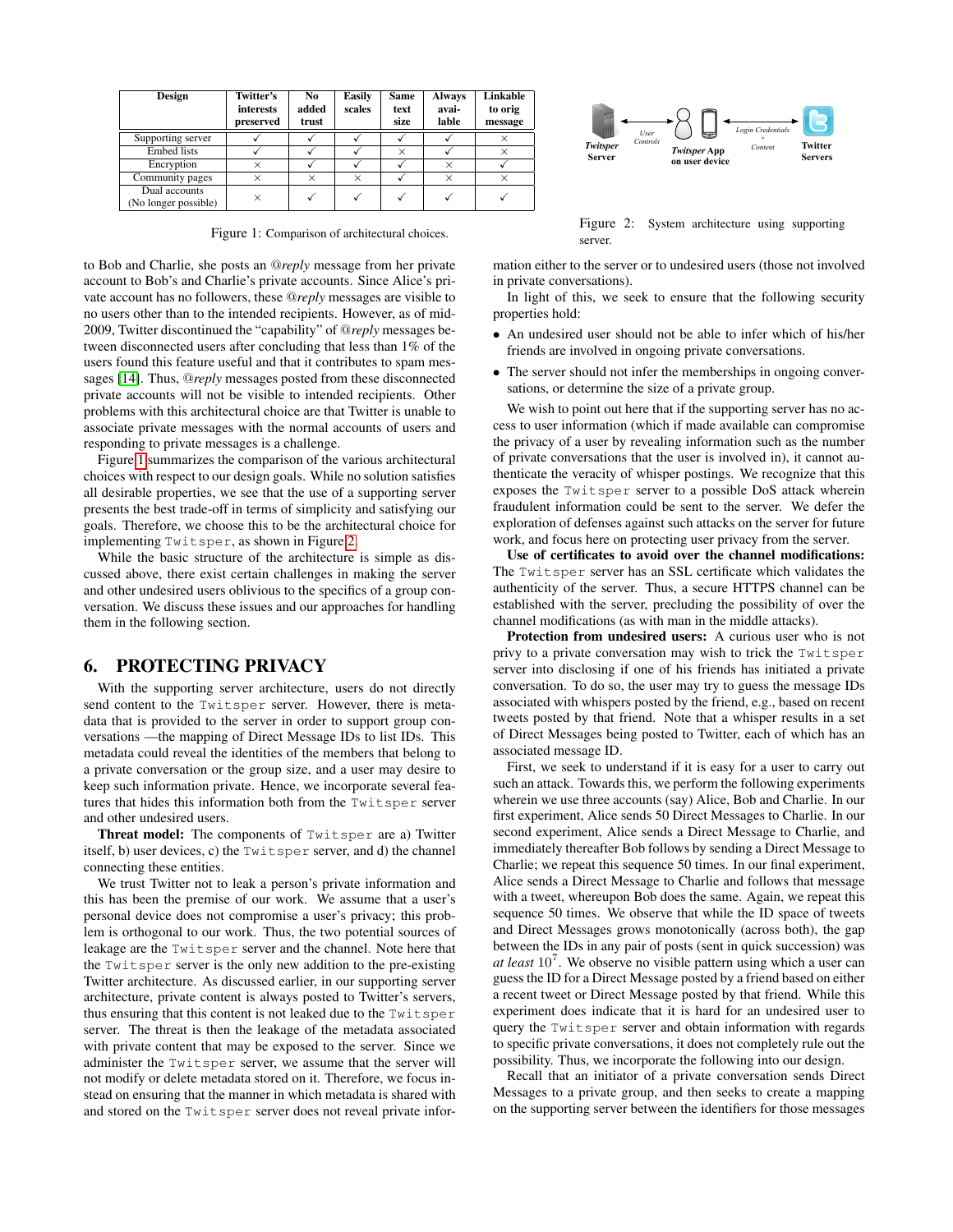<span id="page-5-0"></span>

#### Figure 3: Steps for posting a whisper

and the recipient list. Instead of storing this message ID to list ID mapping on the Twitsper server simply as  $(whisperID, listID)$ tuples, where  $whisperID$  is the message identifier assigned by Twitter, we replace the first component in this tuple with the SHA-512 hash value of  $(whisperID|userID|text)$ . Here, userID corresponds to a receiver of the whisper and text corresponds to the actual content in the message. This way of storing the mappings on the server has two benefits. First, since the hash function is non-invertible, the server cannot infer the identity of the user involved (the text input to the hash function is only known to the group members and thus, not available to the server). Second, even if an undesired user guesses the IDs of the posted messages, he cannot retrieve the desired mapping, again because he does not know the *text* provided as input to the hash.

Hiding the entries in a list: The list identifiers included in the mappings stored at the Twitsper server can however reveal the participants of private conversations to the server. To hide this information, we encrypt the list ID stored in any tuple with a group key. Clearly, the group key should be available to all of the participants themselves but not to the server. Thus, we have all recipients derive a group key  $K_q$  from the content of the received Direct Message, which is not exposed to the Twitsper server. Since a user may be involved in multiple groups, the private conversation with which a particular received Direct Message is associated may not always be apparent. Therefore, we associate a new group key  $K<sub>g</sub>$  with every whisper rather than with every conversation. The key  $K_g$  for a particular whisper is a function of the associated text and the sender of the whisper encrypts the list ID with  $K_q$  before posting the associated mappings to the Twitsper server. Finally, though this can impact the availability of metadata, to keep storage costs at the Twitsper server low, we purge entries after a pre-specified time interval (days).

Alternatively, we could use a one-to-many or many-to-many stateless broadcast encryption scheme [\[32,](#page-9-33) [38,](#page-9-34) [27,](#page-9-35) [25\]](#page-9-36), which ensures that re-keying is infrequent and that many possible subsets can be generated with little computational effort. At this point, we did not see any direct advantage of using such approaches over simply deriving the group key for a conversation from the content of the initial Direct Message in that conversation.

Note that, in the rare case where a user has a single list on Twitter, anyone who knows that the user is using Twitsper can infer the set of users with whom the user is having private conversations. In practice, we expect that users will conduct private conversations with different groups at different times, and thus maintain multiple lists on Twitter.

Preventing the inference of group sizes: Even though list IDs are now encrypted, the Twitsper server can infer the sizes of private groups simply by counting the number of tuples with the same



Figure 4: Twitsper on Android OS

encrypted list identifier. Recall that the list ID is associated with a hash value that is unique to each intended group participant; thus, if there are  $K$  participants, there would be  $K$  entries corresponding to the same list. Alternatively, it can simply count the number of tuples written by a single client (the initiator) via its HTTPS connection within a short time frame.

To ensure that the  $listID$  in its encrypted form cannot be directly used (via counting) to infer the group size, we store entries of the form  $enc_{K_g}(listID|hash(listID)|whisperID)$ . The whisperID corresponds to the Direct Message sent to a specific receiver, and thus, each entry now has a unique encrypted list ID associated with it; the Twitsper server cannot infer group sizes simply by counting tuples with the same second component. It is easy to see that when the entries are sent to users, the client program can decrypt the content and extract the  $listID$ .

To preclude the server from inferring the group size by counting the number of tuples written by a client within a short time span, we take the following approach. First, note that simply having clients write dummy tuples to the server does not suffice. The server can infer which tuples are spurious by noting the tuples that are never queried. Thus, we associate each entry with a counter value  $n$ which can vary from 1 to  $M$ , where  $M$  is a random value chosen uniquely for each recipient (note that in many cases  $M = 1$ ). We then modify the first and second components of every tuple to be  $hash(n|whisperID|userID|text)$  and  $enc_{K_g}(n|M|listID|$  $hash(listID)|whisperID)$ . For each recipient (say Bob), Alice creates M entries, M being specific to Bob. Of these, as may be evident,  $M - 1$  entries correspond to dummy entries. When Bob queries the server for the first time (with  $hash(1|whisperID)$ )  $userID(text)$ , he retrieves the value of M and now knows how many spurious entries are stored for him. His client software then sends  $M - 1$  additional requests to retrieve the spurious entries.

Our design has several other desirable security properties, that we discuss briefly here.

- Preventing leakage of the browsing habits of users: Since the user ID is never directly revealed to the supporting server, the browsing habits or Twitter access patterns of users are held confidential from the server.
- CCA security: Our encryption scheme is based on AES (Advanced encryption standard) [\[5\]](#page-9-37) which ensures CCA (chosen cipher text attack) security. Thus, even with the rather predictable and simple counters used, the list IDs cannot be reverted.
- Forward and backward secrecy: Since a new group key is generated per whisper message, even if someone guesses or uncovers the key for the metadata for a specific message, it does not uncover past or future messages both in the same, or in different conversations. This ensures both forward and backward secrecy.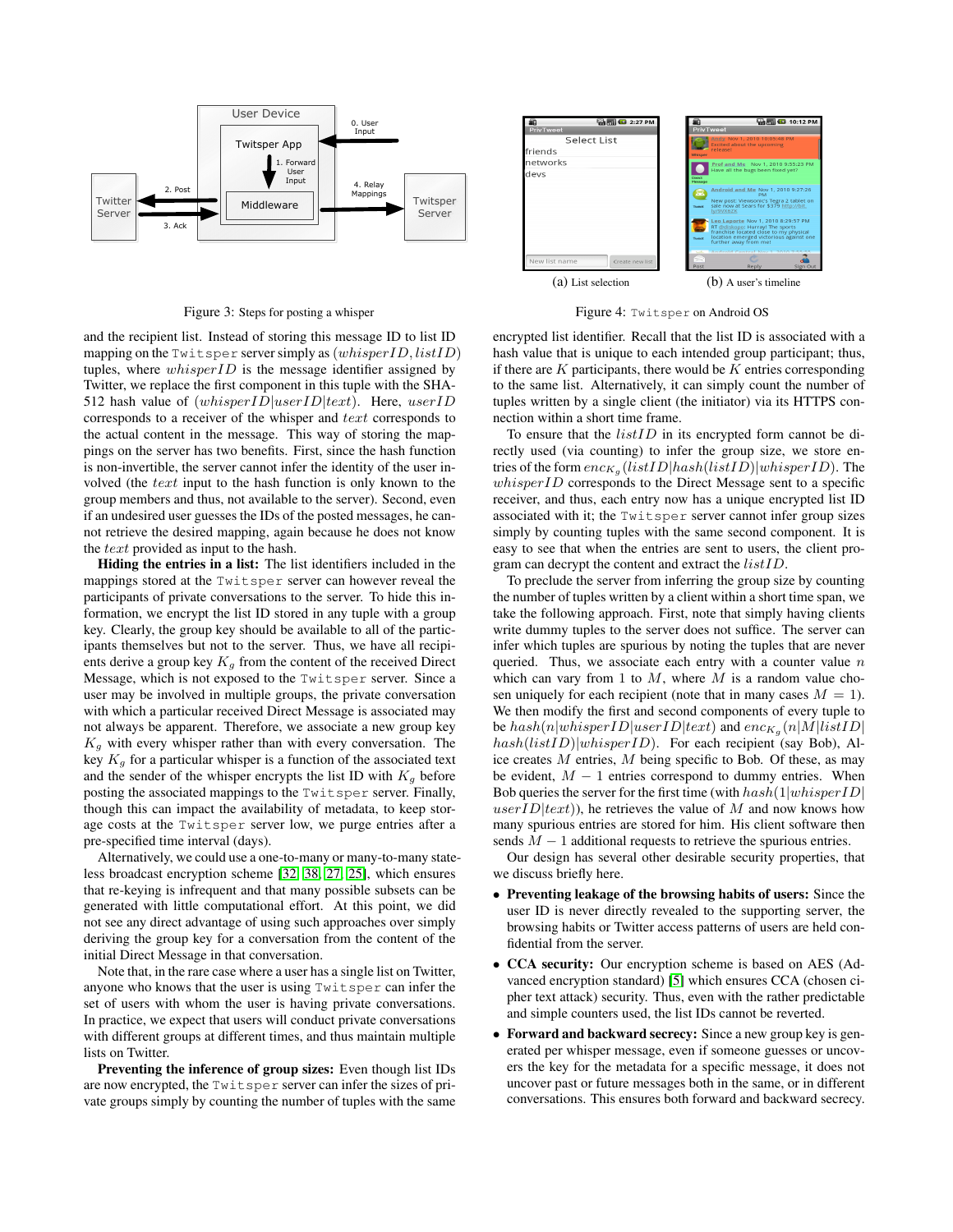#### <span id="page-6-0"></span>API Call 1 PrivSend(msg,listID)

| 1: SALT $\leftarrow$ First 8 bytes of SHA-512( $msq$ )                               |
|--------------------------------------------------------------------------------------|
| 2: PASS $\leftarrow$ msq concatenated with sender's ID                               |
| 3: $K_a \leftarrow$ PBKDF2(PASS, SALT)                                               |
| 4: for each User U in group $listID$ do                                              |
| 5:<br>$msqID \leftarrow messageID$ returned by Twitter on successful post            |
| 6:<br>$M \leftarrow$ select a random number                                          |
| $Entry_a \leftarrow SHA-512(1   msgID U  msg)$                                       |
| $\frac{7}{8}$<br>$Entropy_b \leftarrow encrypt_{K_a}(1 M listID hash(listID) msgID)$ |
| 9:<br>$EntropyList \leftarrow add(Entry_a, Entry_b)$                                 |
| 10:<br>for $i \in [2, M]$ do                                                         |
| 11:<br>$Dummy^i_a \leftarrow \text{SHA-512}(i   msgID U   msg)$                      |
| $Dummy_b^i \leftarrow encrypt_{K_q}(i M listID hash(listID) msgID)$<br>12:           |
| 13:                                                                                  |
| EntryList $\leftarrow$ add $(Dummy_a^i, Dummy_b^i)$                                  |
| 14:<br>end for                                                                       |
| $15:$ end for                                                                        |
| 16: for each $(a,b)$ in EntryList do                                                 |
| 17:<br>send (a,b) to Twitsper server                                                 |
| $18:$ end for                                                                        |

Collision of hash entries: Lastly, since things are indexed by the results of a hash function, the collisions of the hash values might seem to be an issue. The secure hash standard [\[15\]](#page-9-38) states that for a 512 bit hash function (as in our implementation) we need a work factor of approximately  $2^{256}$  entries to produce a collision which we believe leads to a minuscule probability of experiencing collisions. Thus, we ignore hash collisions for now.

# 7. IMPLEMENTATION

In this section, we describe our implementation of the Twitsper client and server. Given the popularity of mobile Twitter clients, we implement our client on the Android OS [\[1,](#page-9-39) [2\]](#page-9-40).

Generic implementation details. Normal tweets (public) and Direct Messages are sent with the Twitsper client as with any other Twitter client today. We implement whispers using Direct Messages as described before. Recall that direct messaging is a one-to-one messaging primitive provided by Twitter. Mappings from Direct Messages to whispers are maintained on our Twitsper server. Instead of describing each API call separately, our description captures their inter-dependencies.

Twitsper's whisper messages are always sent to a group of selected users. The client handles group creation by creating a list of users on Twitter. This list can either be public (its group members are viewable by any user of Twitter) or private for viewing only by its creator.

Instantiation of **Twitsper** API: Figure [3](#page-5-0) shows the flow of information involved in posting a whisper. The Twitsper client at the sender first creates a 256 bit AES key from the content to be shared  $(msq)$  using the password-based key derivation function (PBKDF2) from PKCS#5 [\[10\]](#page-9-41). The input to PBKDF2 is the message text (*msg*) concatenated with the user ID of the sender. SALT is a random number generated from the content string; in our implementation we simply use the first 8 bytes of the hash value  $SHA-512(msq)$ . At the end of these steps, the sender has generated the group key  $(K_g)$  for the communication (API Call [1;](#page-6-0) Lines 1–3). The client then sends a Direct Message via Twitter to each group member, whereupon Twitter returns the message IDs for each recipient (API Call [1;](#page-6-0) Line 5).

The Twitsper client then creates metadata tuples that will enable recipients of the whisper to map Direct Messages to the corresponding list ID (API Call [1;](#page-6-0) Lines 6–9). Note here that the client also picks a random number  $M$  for every recipient and creates  $M - 1$  dummy metadata entries on the Twitsper server (API Call [1;](#page-6-0) Lines 10–14) as discussed before. All of these metadata

#### <span id="page-6-1"></span>API Call 2 isPriv?(msg)

| 1: $msqID \leftarrow$ Twitter ID for $msq$<br>2: $Entry_a \leftarrow SHA-512(1   msgID  self's ID   msg)$ |
|-----------------------------------------------------------------------------------------------------------|
| 3: response $\leftarrow$ query Twitsper server for $Entry_a$                                              |
| 4: if $response \neq null$ then                                                                           |
| 5:<br>$SALT \leftarrow$ First 8 bytes of SHA-512( $msq$ )                                                 |
| 6:<br>PASS $\leftarrow msq$ concatenated with sender's ID                                                 |
| 7:<br>$K_q \leftarrow$ PBKDF2(PASS, SALT)                                                                 |
| 8:<br>Decrypt response using $K_q$ and cache embedded list ID with $msgID$                                |
| for future replies                                                                                        |
| 9:<br>$M \leftarrow$ extracted number for spurious queries                                                |
| 10:<br>for $i \in [2, M]$ do                                                                              |
| 11:<br>$Dummy^i_{\alpha} \leftarrow$ SHA-512(i msgID  self's ID  msg)                                     |
| 12:<br>$response \leftarrow query$ Twitsper server for $Dumm y^i_a$                                       |
| 13:<br>end for                                                                                            |
| 14:<br>return TRUE                                                                                        |
| $15:$ else                                                                                                |
| 16:<br>return FALSE                                                                                       |
| $17:$ end if                                                                                              |

### <span id="page-6-2"></span>API Call 3 PrivReply(msg,orig\_msg)

1: if ID for orig\_msg is not in cache then<br>2: Reply with a direct message

- 2: Reply with a direct message<br>3:  $return$ return
- 
- 4: end if
- 5:  $listID \leftarrow$  mapping for orig\_msg's ID in cache
- 6:  $group \leftarrow group$  specified by the list ∩ user's followers
- 7: PrivSend(msg,group)

tuples are finally transmitted to the Twitsper server (API Call [1;](#page-6-0) Lines 16–18). As discussed earlier, in order to associate a whisper with the correct list, new metadata is created for every Direct Message sent and  $K_q$  is newly generated for every posted whisper.

When the Twitsper client program at a recipient receives a Direct Message, it queries the Twitsper server to check whether the message is a whisper or a standard Direct Message (API Call [2\)](#page-6-1). To do so, it first computes the SHA-512 hash from the content in the Direct message and its own user ID (API Call [2;](#page-6-1) Line 2). If the server finds a match for the query string, it returns the corresponding tuple to the recipient client program; else it sends a null response. If an appropriate (non-null) response is received from the server, the Twitsper client of the recipient extracts the list ID embedded in the tuple. To decrypt the metadata entry, the client generates the group key  $K_g$  using the text in the received Direct Message (msg) and the sender's ID (API Call [2;](#page-6-1) Lines 5–8). The client also extracts the embedded value of  $M$  and sends  $M - 1$ additional requests for the spurious entries added for this particular recipient (API Call [2;](#page-6-1) Lines 9–13).

A key feature of our system is that since whispers are sent as Direct Messages, whispers can still be received and viewed by legacy users of Twitter who have not adopted Twitsper; such users cannot however reply to whispers (API Call [3\)](#page-6-2). Twitsper allows a whisper recipient to reply not only to the sender, but also to a *subset* of the original group (specified by the retrieved list) receiving the whisper. This subset is simply the intersection of the original group and the *followers* of the responding user (API Call [3;](#page-6-2) Line 6). Thus, it respects the social relations established by users.

Finally, we point out that with the list ID corresponding to the group, the client can retrieve the user IDs on that list from Twitter if the original whisper sender has made the list public. If the list is private, the recipient's response can only be received by the original sender. In the future, we plan to permit Twitsper users to modify the list associated with a particular whisper in order to enable inclusion of new users in the private group communication or removal of recipients of the original whisper from future replies; this can be easily done by adding/removing entries on Twitter lists.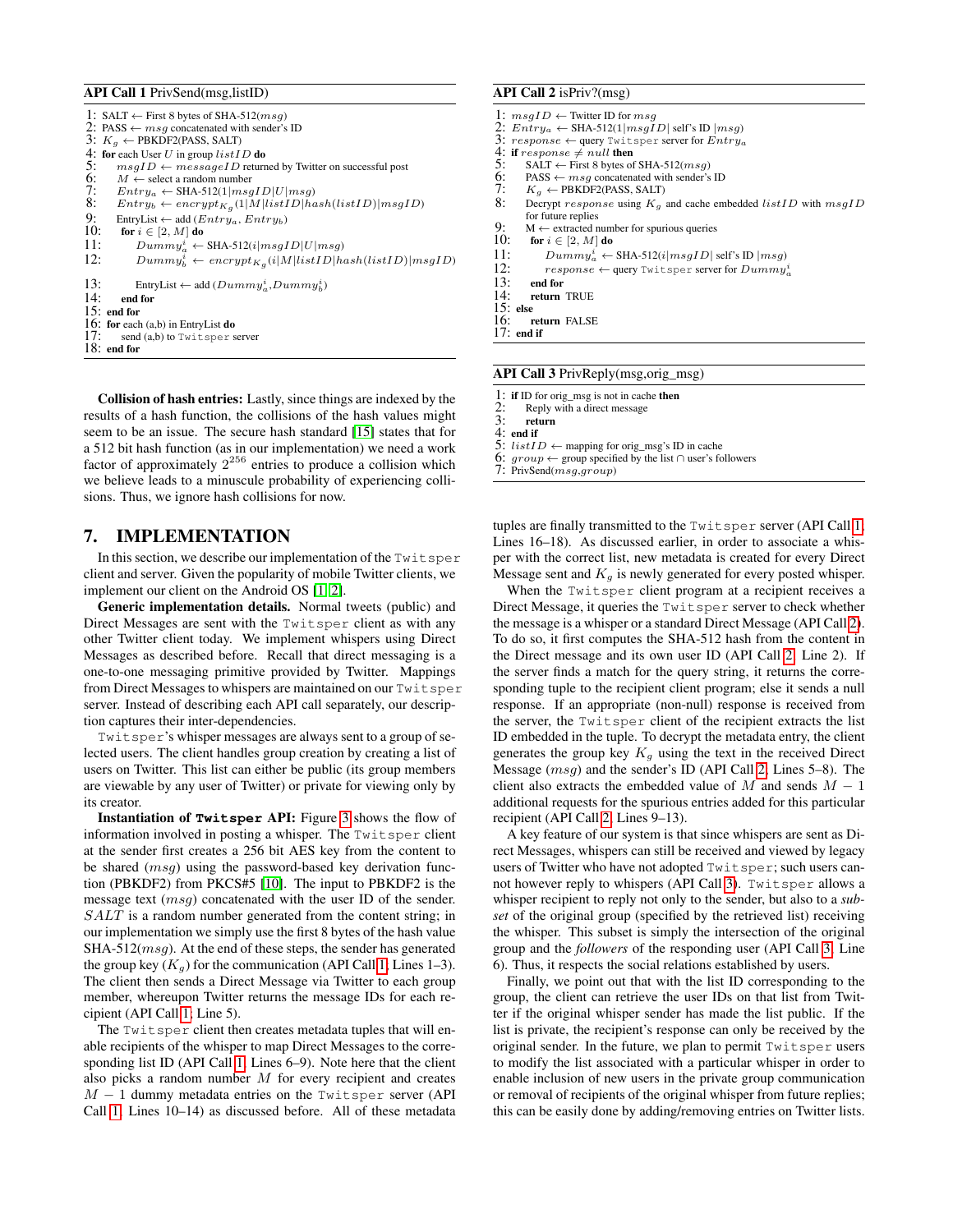<span id="page-7-1"></span>

<span id="page-7-0"></span>Figure 5: Database performance

Server implementation details: Our server is equipped with an Intel quad-core Nehalem processor, 24 GB of RAM, and one 7200 RPM 1 TB hard disk drive. The Twitsper server is implemented as a multi-threaded Java program. The main thread accepts incoming connections and assigns a worker thread, chosen from a thread pool, to service each valid API call. The server stores whisper mappings in a MySQL database. In order to ensure that writing to the database does not become a bottleneck we have multiple connections to the database; we observed that without this, the server performance was affected. These connections are used by worker threads in a round-robin schedule. Note that our server does not store any personal information or credentials of any user. The flow of information in case of a tweet (public) or a Direct Message remains unchanged. Only in the case of a whisper does the use of our system become necessary. The contents of a whisper are never sent to our server; only encrypted metadata is sent as discussed earlier. This ensures that the server can never "overhear" conversations between users or derive user-specific information unless it has either a user's password, which, with Twitsper, is never transmitted.

Client implementation details: Our client was written for Android OS v1.6 and was tested on the Android emulator as well as on three types of Android phones (Android G1 dev, Motorola Droid X, and HTC Hero). We use the freely available twitter4j package to access the Twitter API. The client is also multi-threaded and separates the UI (user-interface) thread from the processing, the network, and disk I/O threads. This ensures a seamless experience to the user without causing the screen to "freeze" when the client performs disk or network I/O. We profiled the power consumption of our implementation to identify inefficiencies and iteratively improved the relevant code. These iterative refinements helped us decrease the dependence on the network by caching frequently retrieved user profile images, while maintaining a thread pool rather than the fork and forget model adopted by most open source implementations of other Twitter clients, so as to not over-commit resources.

When the Twitsper server is unavailable, we cache whisper mappings on the client and piggyback this data with future interactions with the server. On the other hand, recipients of whispers interpret them as Direct Messages and cannot reply back to the group until the server is again reachable. In future versions of Twitsper, we will enable recipients to directly query the client of the original sender if Twitsper's server is unavailable.

We color code tweets, Direct Messages and whispers, while maintaining a simple and interactive UI. Example screen shots from our Twitsper client are shown in Figure [4.](#page-5-0) Our client application is freely available on the Android market, and to date, our Twitsper Android application has been downloaded by over 1000 users.

### 8. EVALUATION

Next we present our evaluation of Twitsper. For the purposes of benchmarking, we also implement a version of Twitsper wherein a client posts a whisper by transmitting the message to the

<span id="page-7-2"></span>

#### <span id="page-7-3"></span>Figure 6: Server Metrics

Twitsper server, which in turn posts Direct Messages to all the recipients on the client's behalf. Though, as previously acknowledged, this design clearly violates our design goal of users not having to trust Twitsper's server, we use this *thin client* model (TCM) (we refer to our default implementation as the *fat client* model or Twitsper itself) as a benchmark to compare against. One primary motivation for using TCM as a point of comparison is that it can reduce the power consumption on phones (since battery drainage is a key issue on these devices). We also compare Twitsper's energy consumption on a smartphone with that of a popular Twitter client to demonstrate its energy thriftiness.

Server-side results: First, we stress test our server by increasing the rate of connections it has to handle. In this experiment, we use one or more clients to establish connections and send dummy metadata to our server. All clients and the server were on the same local network and thus, network bandwidth was not the constraining factor. We monitored CPU utilization, disk I/O, and network bandwidth with Ganglia [\[6\]](#page-9-42) and iostat to detect bottlenecks. We vary the target group size of whispers as well as the number of simultaneous connections to the server.

*Disk.* In Figure [5b,](#page-7-0) we plot the time taken by each thread to read information relevant to a message from the database (we preloaded the database with 10 million entries to emulate server state after widespread adoption); Figure [5a](#page-7-1) depicts the CDFs of the write times to the database. We see that as the number of clients increase, so do the database write times, but not the read times. Thus, as the system scales, the bottleneck is likely going to be the I/O for writing to the disk.

*CPU.* Next, we compare the server performance of TCM and Twitsper. We will refer to the version of the server which works in tandem with Twitsper, and handles only whisper metadata, as the Twitsper server. The TCM server must, in addition, handle the actual sending of whispers to their recipients. It is to be expected that the overhead of the TCM server would increase the computational power needed to service each client. Figures [6a](#page-7-2) and [6b](#page-7-3) show the average CPU utilization and user service time, respectively, for each server version. We see in Figure [6a](#page-7-2) that the Twitsper server has a higher CPU utilization than the TCM server. This is because the TCM server spends more idle time (Figure [6b\)](#page-7-3) while servicing each client since it needs to wait on communications with Twitter. So even though more CPU resources are being spent per client with the TCM server, the average CPU utilization is lower.

Another interesting feature noted from these graphs is that certain increases in group size cause the server to more than double its service time. These sharp increases in service time in Figure [6b](#page-7-3) have corresponding drops in CPU utilization in Figure [6a.](#page-7-2) This is due to our server's disk writes being the throughput bottleneck. Since in each test we either double the number of client connections or the group size, we would expect a CPU bottleneck to manifest itself with drastic service time increases (of  $\approx 200\%$ ). Instead, the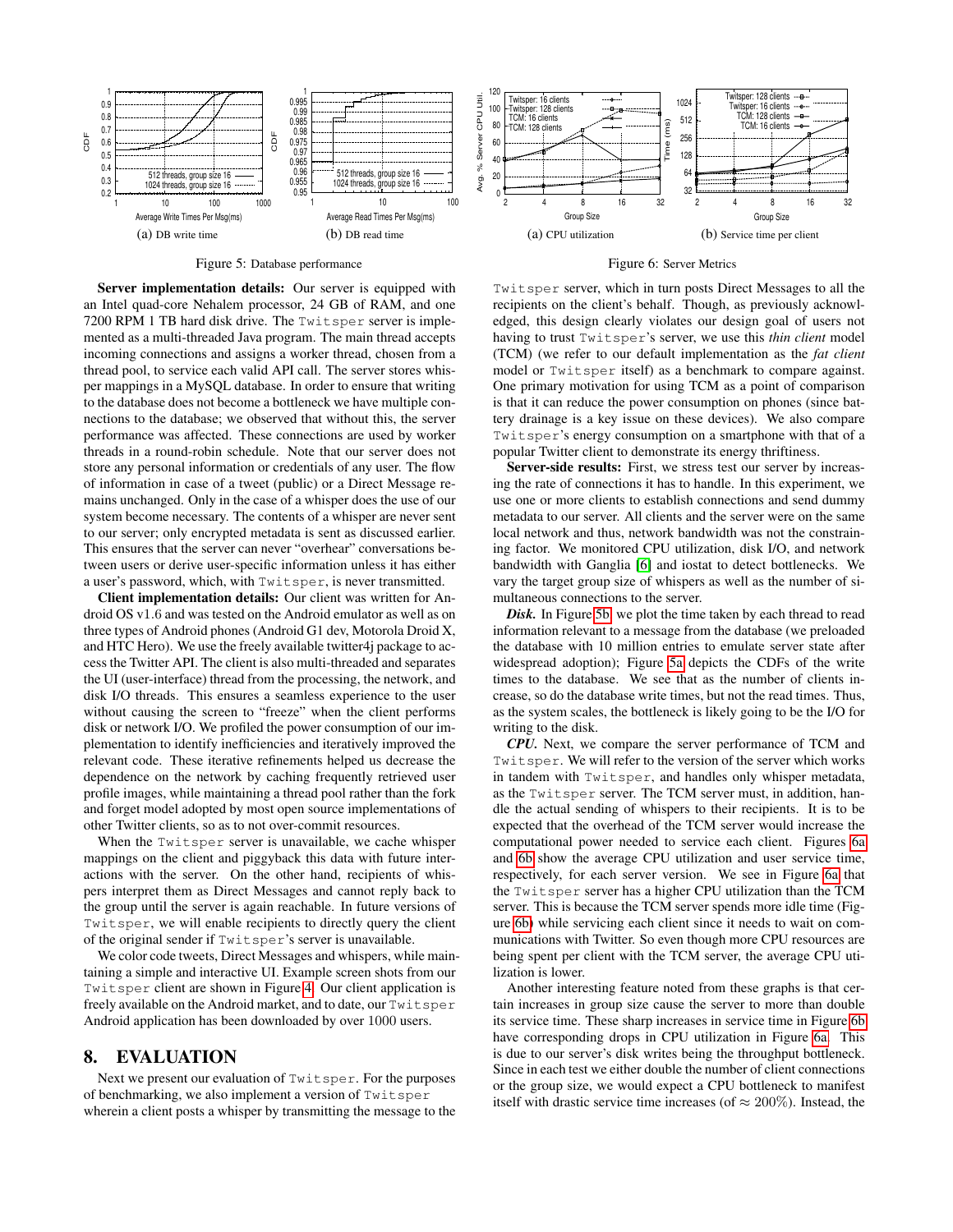<span id="page-8-4"></span><span id="page-8-0"></span>

<span id="page-8-1"></span>Figure 7: Network activity on server; same legend on (b) and (c)

data points to a disk write bottleneck where the client must wait for an acknowledgment of the server database's successful write. We verify with iostat that our hard drive is used at 100% utilization during these periods. We are currently investigating the effect of adding more disks.

*Network.* Figure [7a](#page-8-0) shows the number of bytes in and out with the TCM and Twitsper servers for a single client connection. Each line in Figure [7a](#page-8-0) represents a single client sending one whisper message to a group size which is varied (x-axis). We see that increasing the group size does not cause a large increase in the received bytes as compared to the case with only 2 group members. This illustrates that the overhead increase with recipient group size (which causes either the receipt of more message IDs with the Twitsper server or the receipt of more recipient user IDs with the TCM server) is very minor when compared to the resources consumed by the SSL connection between the client and the server. The only additional overhead with the TCM server is the transfer of the actual whisper messages from the client; this manifests as the constant offset between these two curves. Since the Twitsper server has to only send a confirmation to the user that its whisper meta data was received correctly, the bytes out is independent of the recipient group size (all meta data corresponding to a whisper is sent as a single atomic block). In contrast, the burden of having to send whispers to each recipient (as a separate Direct Message) is on the TCM server. Increasing group size (x-axis) increases the number of Direct Messages sent to Twitter and this quickly results in an overshoot of the single client SSL connection overhead.

Figures [7b](#page-8-1) and [7c](#page-8-2) show the bandwidth consumed at the server as the number of bytes in and out per second. In Figure [7b,](#page-8-1) we see that the Twitsper server does not experience a reduction in transmission rate until it hits 128 clients and a group size of 16. At this point, we hit a disk bottleneck in writing client message metadata to our database. For the TCM server, we see a rate reduction even in the 16 clients case as we increase the group size; this is due to the latency incurred in the message exchange with Twitter. We hit a similar hard disk bottleneck at 128 concurrent client connections with the TCM server, as similar metadata needs to be stored with both server setups.

Comparing **Twitsper** and TCM clients: While Twitsper offers higher CPU utilization as well as lower bandwidth requirements, the energy (power∗time) consumption at the client is a key factor in ensuring adoption of the service. To evaluate its client side energy performance, we measure *the amount of energy* needed to make a single post with Twitsper to Twitter and to send a message to our server. We also use the PowerTutor [\[12\]](#page-9-43) application to measure the power consumed at the client. We made 100 posts back to back and measure the average energy consumed.

Figure [10](#page-8-3) compares TCM and Twitsper based on the energy consumed on a phone. The figure shows the energy consumption per day on an Android phone, for an average Twitter user who sends 10 messages per day and has 200 followers [\[9\]](#page-9-44). Our experiments suggest that the best implementation depends on the fraction of a

|        |    | 100                                            |             |    |         |    |    |    |    |
|--------|----|------------------------------------------------|-------------|----|---------|----|----|----|----|
| 16     | 32 |                                                | 10          | 20 | 30      | 40 | 50 | 60 | 70 |
| ) Size |    |                                                |             |    | Time(s) |    |    |    |    |
| dwidth |    | Figure 8: Comparison of power con-<br>sumption |             |    |         |    |    |    |    |
|        |    | E                                              | 2.06<br>2 M |    |         |    |    |    |    |

700

<span id="page-8-3"></span><span id="page-8-2"></span>

| <b>Interface</b> | Twitsper | Other |
|------------------|----------|-------|
| LCD              | 13325    | 10127 |
| <b>CPU</b>       | 755      | 1281  |
| 3G               | 4812     | 8232  |
|                  |          |       |

sumption (mJ)



Figure 9: Total energy con-Figure 10: Client energy consumption

Popular Twitter Client Twitspe

user's messages that are private (denoted by  $f$ ) and the typical size of a list to which private messages are posted. The energy consumption with Twitsper is significantly greater than that with the TCM client when  $f$  is large or the group sizes are big. However, since we expect private postings to constitute a small fraction of all information sharing and that such communication will typically be restricted to small groups, energy consumption overhead with Twitsper is minimal. Even in the scenarios where client-side energy consumption increases, the energy consumed is still within reason, e.g., the energy consumed per client across various scenarios is within the range of 1.9 J to 2.5 J, which is less than 0.005% of the energy capacity of typical batteries (10 KJ, as shown in [\[12\]](#page-9-43)). Further, as we show next, the majority of the energy consumed in practice is by the user's interaction with the phone's display, whereas the energy we consider here is only that required to simply send messages, and does not include displaying and drawing graphics on the screen.

Comparison with another popular Twitter client: We next compare the power consumption of Twitsper with that of a popular Twitter client (TweetCaster[\[18\]](#page-9-45)), which supports the default privacy options on Twitter. We begin the test after both clients had been initialized and had run for 15 seconds. We then send a message from each of the clients and refresh the home screen; there was at least one update to the home screen. As seen from the traces of the power consumed in Figure [8,](#page-8-4) Twitsper's power consumption is comparable. This shows that Twitsper only imposes energy requirements on the mobile device that are comparable to other Twitter clients. We observe that there is no noticeable loss in performance since both clients were made to carry out the same tasks functionally.

In the above test, even though the screen was kept on for as little a time as possible (less than 10% of the total time) the LCD accounted for close to 50% of the aggregate energy consumed, as seen from Figure [9.](#page-8-3) Referring the reader back to Figure [10,](#page-8-3) we see that as the group size increases there is only a marginal increase in the energy consumption associated with the sending of messages. Even if 25% of the messages are whispers and the average group size is 32 (which we believe is quite large), the energy consumed only increases from 1.92 J (for a single tweet) to 2.05 J—an increase of less than 15%; given that the LCD power consumption dominates, this is not a significant energy cost.